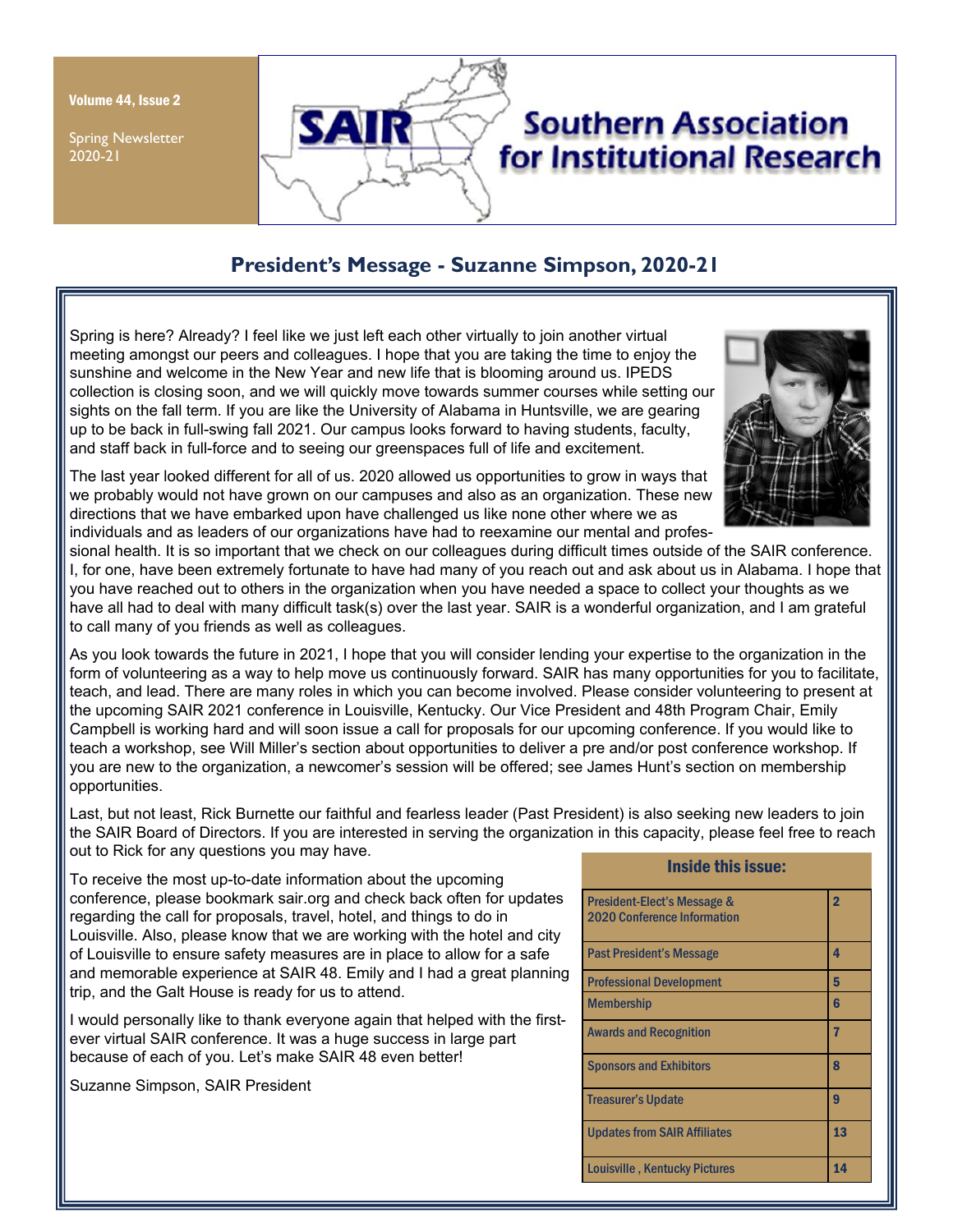## **SAIR**

SOUTHERN ASSOCIATION FOR INSTITUTIONAL RESEARCH http://sair.org/about-sair/

#### **President**

*Suzanne Simpson University of Alabama in Huntsville, AL* 

#### **Vice President**

*Emily Campbell River Parishes Community College , LA* 

> **Treasurer**  Kristy Neal *Louisiana State University, LA*

#### **Secretary**

*Jennifer Moore Mississippi University for Women, MS* 

#### **Past President**

*Rick Burnette Florida State University, FL* 

#### **Members-at-Large**

*Meaghann Wheelis Baylor University, TX* 

*Will Miller Jacksonville University, FL*

James Hunt *Florida State University, FL* 

G. Marc Turner *Texas State University, TX* 

## **Vice President and 2021 Program Chair - Emily Campbell, 2020-21**

On-Track to be On-Site in Louisville: A Note from the 2021 VP and Program **Chair** 

The annual SAIR Board Planning trip looked a little different this year, with only two Board members attending due to COVID-19 travel restrictions. Nonetheless, Dr. Suzanne Simpson (SAIR President) and I enjoyed our time in Louisville, KY in February, and accomplished a good deal of planning for the 2021 Conference.

Pictured below is Suzanne and me touring the Evan Williams's Whiskey Distillery, which is only two blocks from the conference hotel. Yes, we tasted the whiskey, and yes, it is very good. More to come on the role Evan William's Whiskey may be playing in our 2021 Conference.

# **Caption This!**

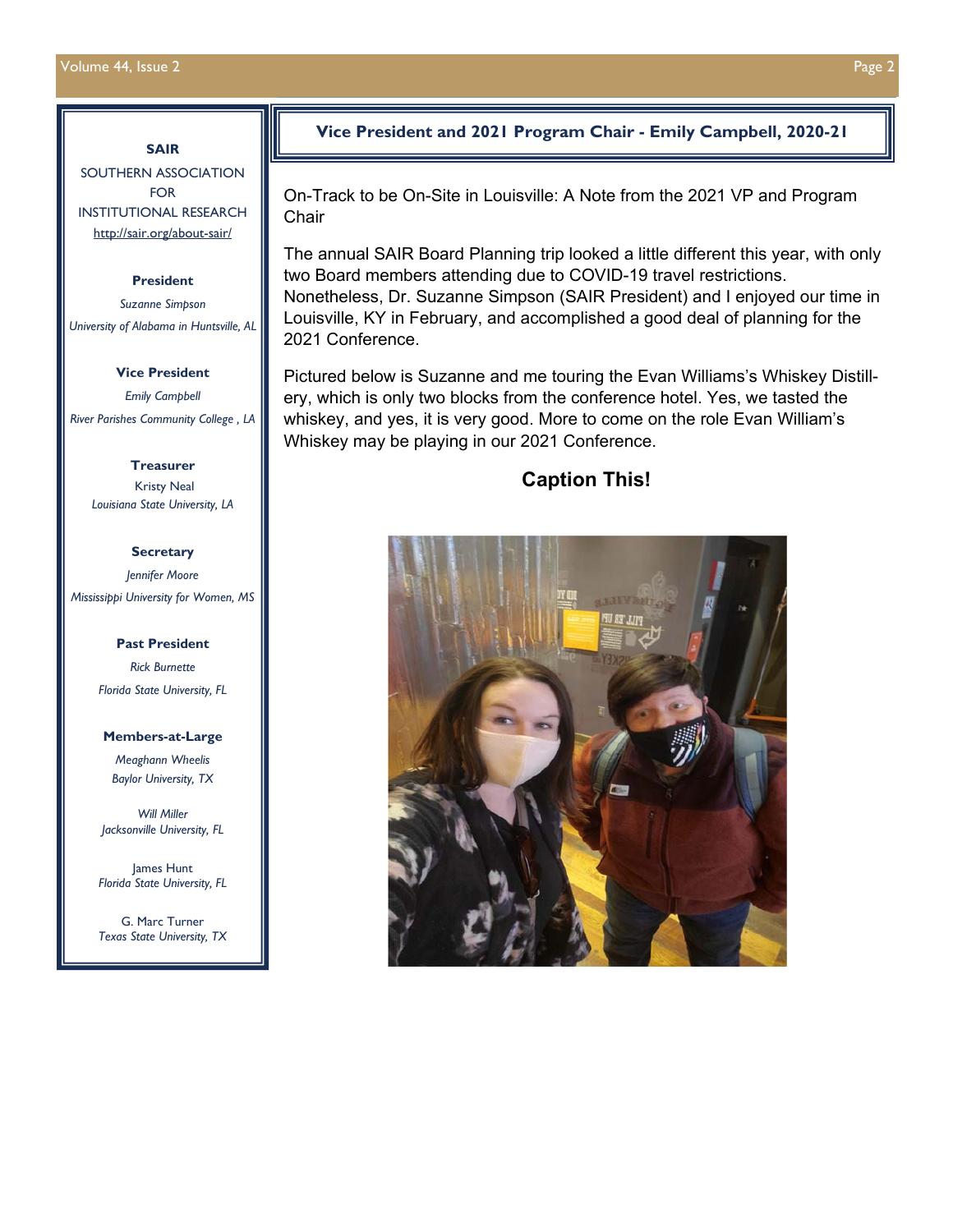# **Vice President and 2021 Program Chair - Emily Campbell, 2020-21**

As of right now, we are on-track to be on-site at the The Galt House Hotel in the heart of Louisville October 9-12, 2021! Our conference theme is:

# **CORNER &**

"**Turning the Corner and Racing Ahead.**"

The theme capitalizes upon Louisville's historic Kentucky Derby horseraces but also emphasizes our hopes for a more optimistic future. The past year has been difficult for many, personally and professionally, but it is now time to turn the corner and race ahead! The 2021 SAIR Conference will focus upon the lessons learned from the unprecedented impact COVID-19 has had on our institutions and the ways in which we are taking those lessons, implementing changes, and racing ahead.

#### **On-Track for March and April**

- Check out the [SAIR 2021 Conference Website](http://sair.org/conferences/sair-2021/)
- Call for Pre and Post Conference Workshop Proposals

#### **Got Ideas?**

If you have ideas that will make the SAIR 2021 Conference the best conference SAIR has ever had, I want to hear from you. You can email me directly at ecampbell@rpcc.edu.

See you in Louisville,

Emily Campbell

Vice President and 2021 Program Chair

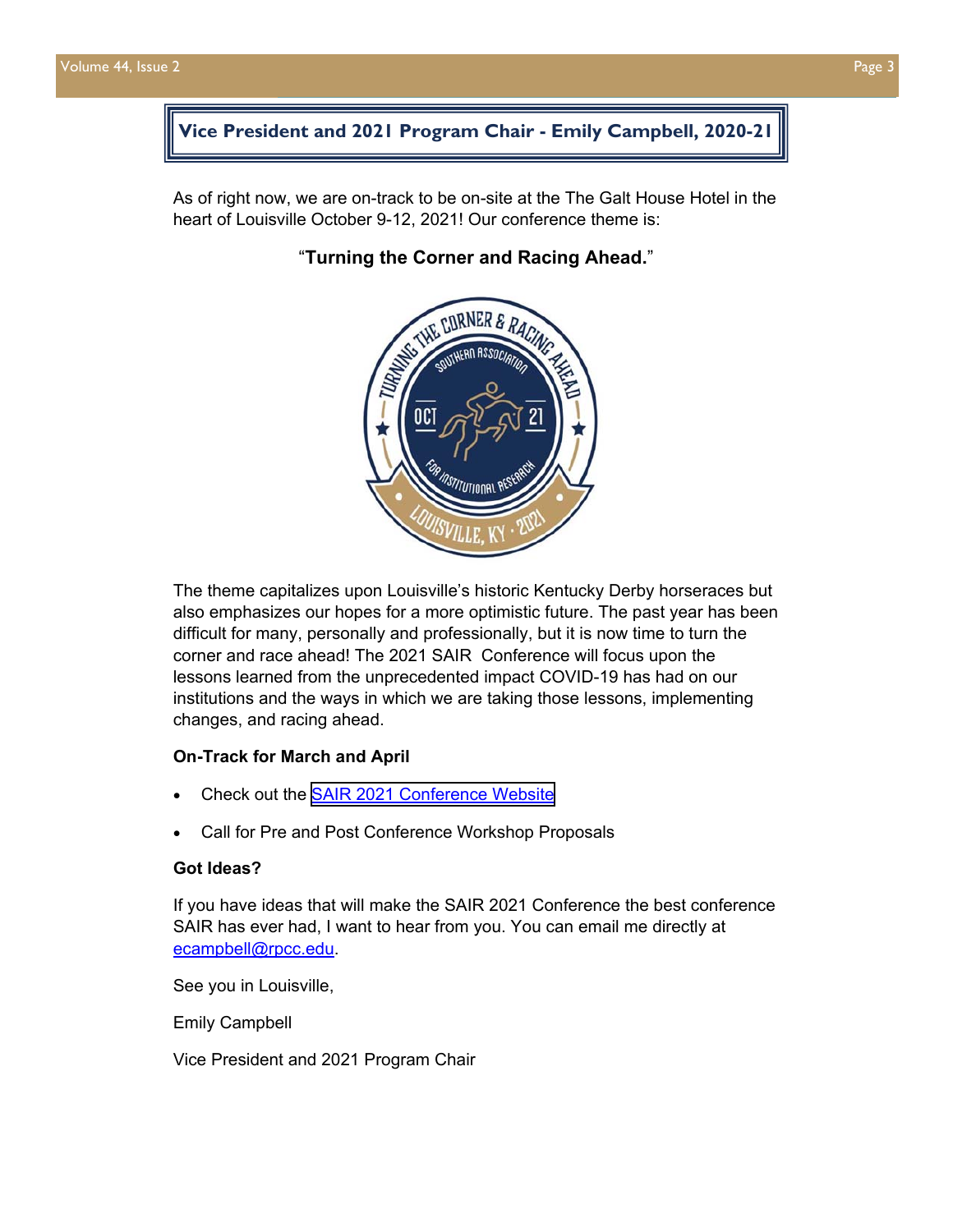

Please join the SAIR Board in congratulating SAIR President Suzanne Simpson, who was awarded the Jim Nichols Service Award at the recent Mississippi Association for Institutional Research (**MAIR**) Conference. The Jim Nichols Service Award is the highest award presented to a current or former member of MAIR who has shown exemplary service and leadership to the organization.

#### **Rick Burnette - Past President, 2020-21**

## **SAIR Elections 2021**

It is time once again to begin the process of identifying the individuals that will continue to lead SAIR into the future. We will be filling four SAIR Board of Directors positions: Vice President/2022 Program Chair, Treasurer, two Members-at-Large, and five positions on the 2022 Nominating Committee. As SAIR Past President, I am the chair of the nominating committee. Five of your colleagues will be joining me to identify the slate of candidates for all of these roles. These members are Bethany Bodo, Wendy Broyles, Susannah Livingood, Susan Lounsbury, and Christine Pacheco.

I want us to elect enthusiastic leaders who can chart the course of our organization for years to come. Our challenge will be to identify current and future leaders that are representative of our organization and the diversity of roles and backgrounds we have. Please help us by reaching out to me or a Nominating Committee member to learn about this great opportunity to get engaged with a great organization. Your investment in SAIR is a great way to improve your personal network and your professional skills. There are three ways that we get nominees: 1) people tell us of their interest in leading, 2) those who get nominated by their colleagues, and 3) those that the committee identifies as good candidates for SAIR leadership. I prefer people in the first two categories as there is a limit to the knowledge the committee members have on the breadth of SAIR members. So step forward and nominate yourself, or nominate a deserving colleague. You don't have to be a director or an AVP. You just need to be someone who can lend your vision and time to SAIR.

We will be sending out a call for nominations in the next couple months, but feel free to throw your hat into the ring or let me know who you would like to nominate. Your service to SAIR will be very rewarding.

Rick Burnette, Past President

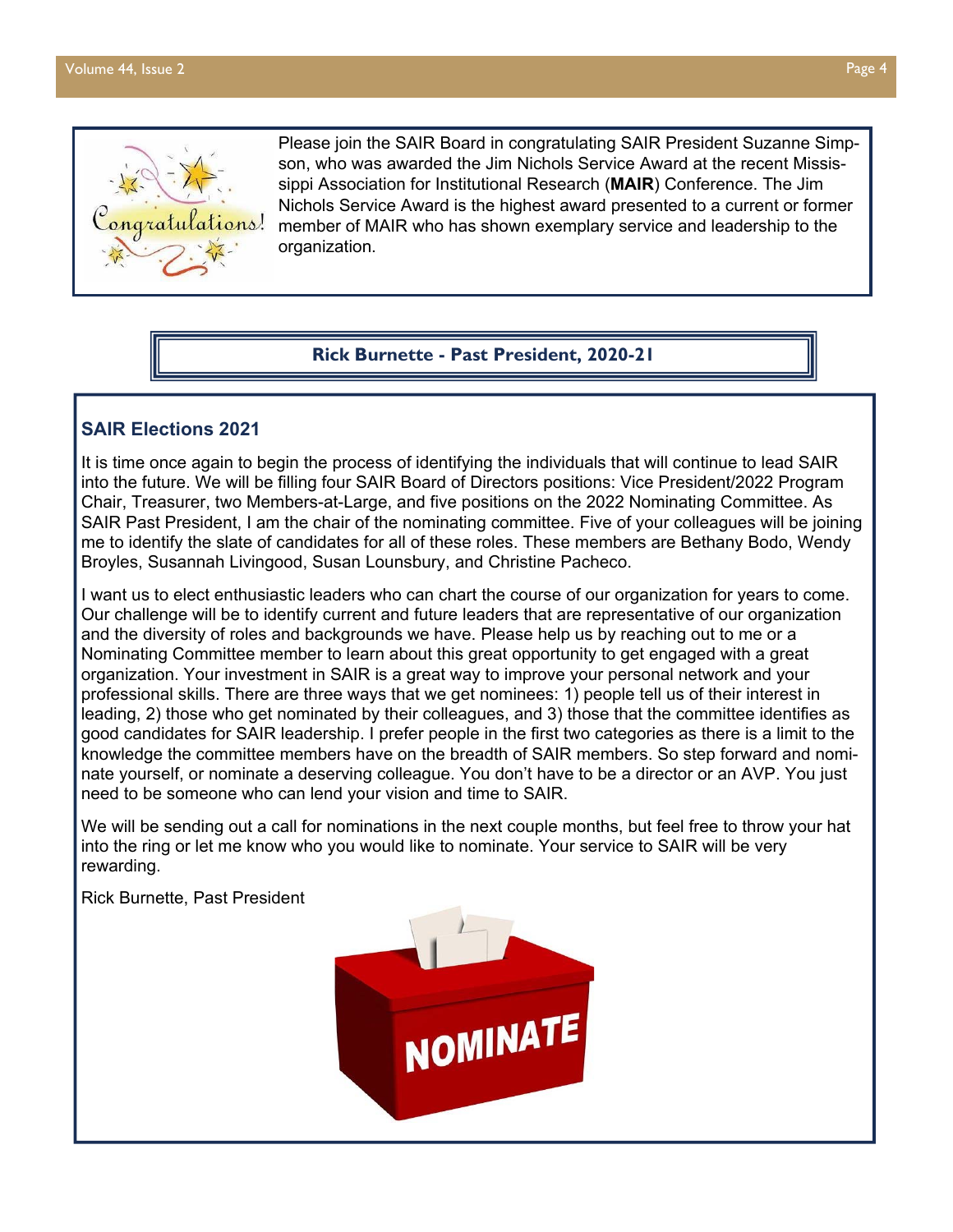#### **Professional Development - Will Miller, Member-at-Large, 2020-22**

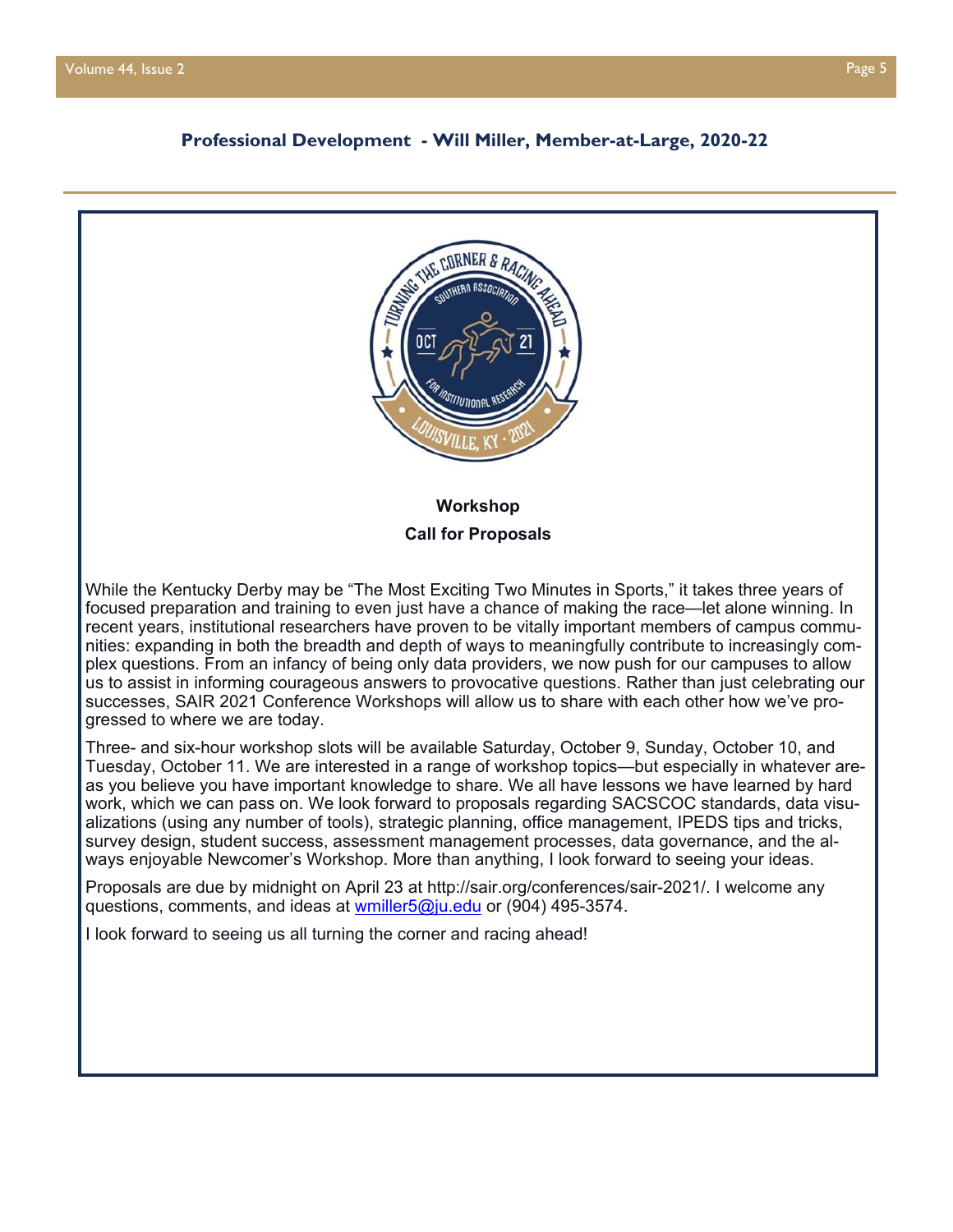## **Registration - Meaghann Wheelis, Member-at-Large, 2020-22**

It's hard to believe that this month marks one year since we began working virtually. In that year we've seen a greater need for data to inform the (often quick) decisions on our campuses. With all of this change, we sure have a lot to talk about at this year's conference!

This is a great time to begin thinking about presenting at SAIR 2021. Did you learn a new skill, or find a new way to collect and share information? How has your understanding of leadership and management changed? What have you learned in the past year that your colleagues in SAIR could benefit from knowing?

The call for proposals will come out soon and before we know it, we'll be gearing up for the Fall semester. Start drafting your proposal now to share your knowledge in October. We look forward to seeing everyone in Louisville!



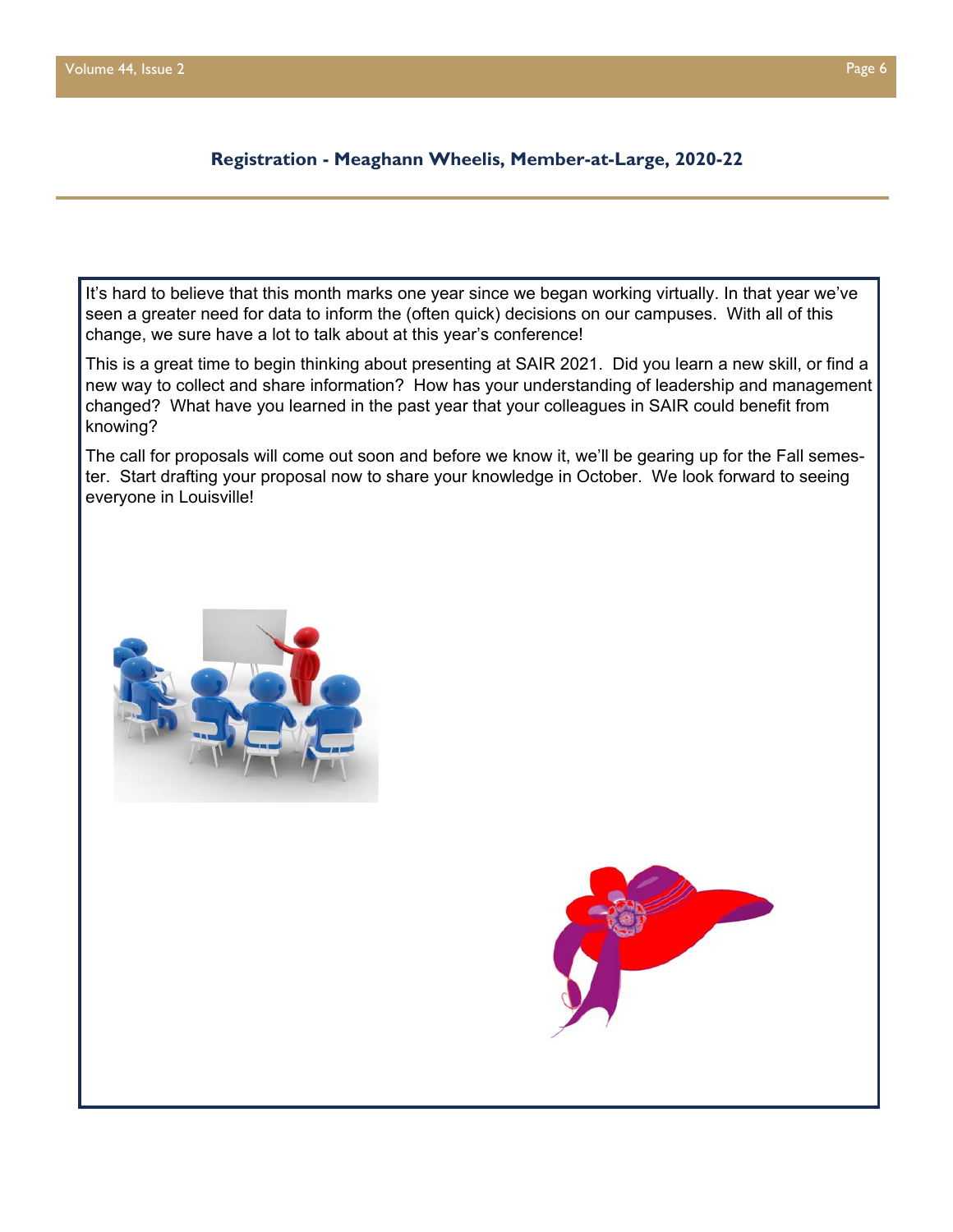#### **Member Engagement and Marketing - James Hunt, Member-at-Large, 2019-2021**

As I write this article, we have just marked the one-year anniversary of the onset of the COVID-19 pandemic and the beginning of all of the unprecedented changes to our daily lives. But despite these changes and the innumerable hardships brought on by the pandemic, our work in institutional research, effectiveness, and assessment continues to be invaluable in moving our institutions forward in these difficult times. As we look ahead to the continued expansion of vaccine availability and the slow return of some level of normal activity, I do think it is important for us to take stock of all that we were able to accomplish in our work this past year despite the challenges, and as we head into summer and closer to SAIR 2021, my goal is that SAIR Membership and Awards will help us recognize some of these accomplishments.

Speaking of accomplishments, there are several things happening on the awards front. I am very excited to announce the recently selected winner of the [Best Paper Award!](http://sair.org/awards/best-paper-award/) **Please join me in congratulating Esther Wilkinson of the University of Central Florida**. Her paper, "First Year Retention Analysis: Summer Fall Full-Time, First Time in College Cohorts 2016-17 through 2018-19," was selected as this year's winner. As the Best Paper winner from SAIR, Esther will be giving her session at the upcoming AIR Virtual Forum, so if you are participating in this year's Forum, please be on the lookout for this outstanding session. We will also provide more details about the paper and a link the paper itself in the next newsletter. Congratulations again, Esther!

We are also gearing up to open the portal for submissions for the Annual Best Practice Awards. As we have done for the last several years, we will be recognizing outstanding work in Print Reports, Interactive Reports, and Website. We are also working on adding a new category to this year's Best Practice Awards to recognize programs and processes that are a major part of the work of our assessment colleagues (here's looking at you, program reviews!) as well as institutional research (data requests workflows and more). Very often our best work derives from a solidly, expertly-designed set of processes and procedures, and since the current three Best Practice Awards are focused squarely on visual outputs, our thinking is we also need to create an avenue to recognize exemplary work occurring further upstream. In the coming weeks we will finalize the criteria for this new award and set the due date for Best Practice Awards, so please stay tuned to the SAIR Listserv where we will send a notification once the portal opens.

Lastly, as I do in every newsletter entry, let me encourage you and your colleagues to engage with SAIR on social media, specifically the [SAIR Group on LinkedIn.](https://www.linkedin.com/groups/2412194/) There, you will find a platform to discuss our work, share employment opportunities, and more. As many of us are continuing to work remotely, social media, along with platforms like Microsoft Teams and Zoom, provide opportunities for us to remain connected or even make new connections. Personally, I have greatly appreciated every opportunity I have had to connect with SAIR colleagues, especially over this last year. Until next time, may your data be clean and your reporting deadlines met!

#### **SAIR 2021 Deadlines**



Pre-conference workshop proposals due **April 23, 2021.** Concurrent session proposals due **July 1, 2021.** Travel grant applications due **August 1, 2021.** Early registration deadline is **August 15, 2021.** 

*Coming Soon!—Hotel reservations for the Galt House in Louisville, KY will open up by the end of April*.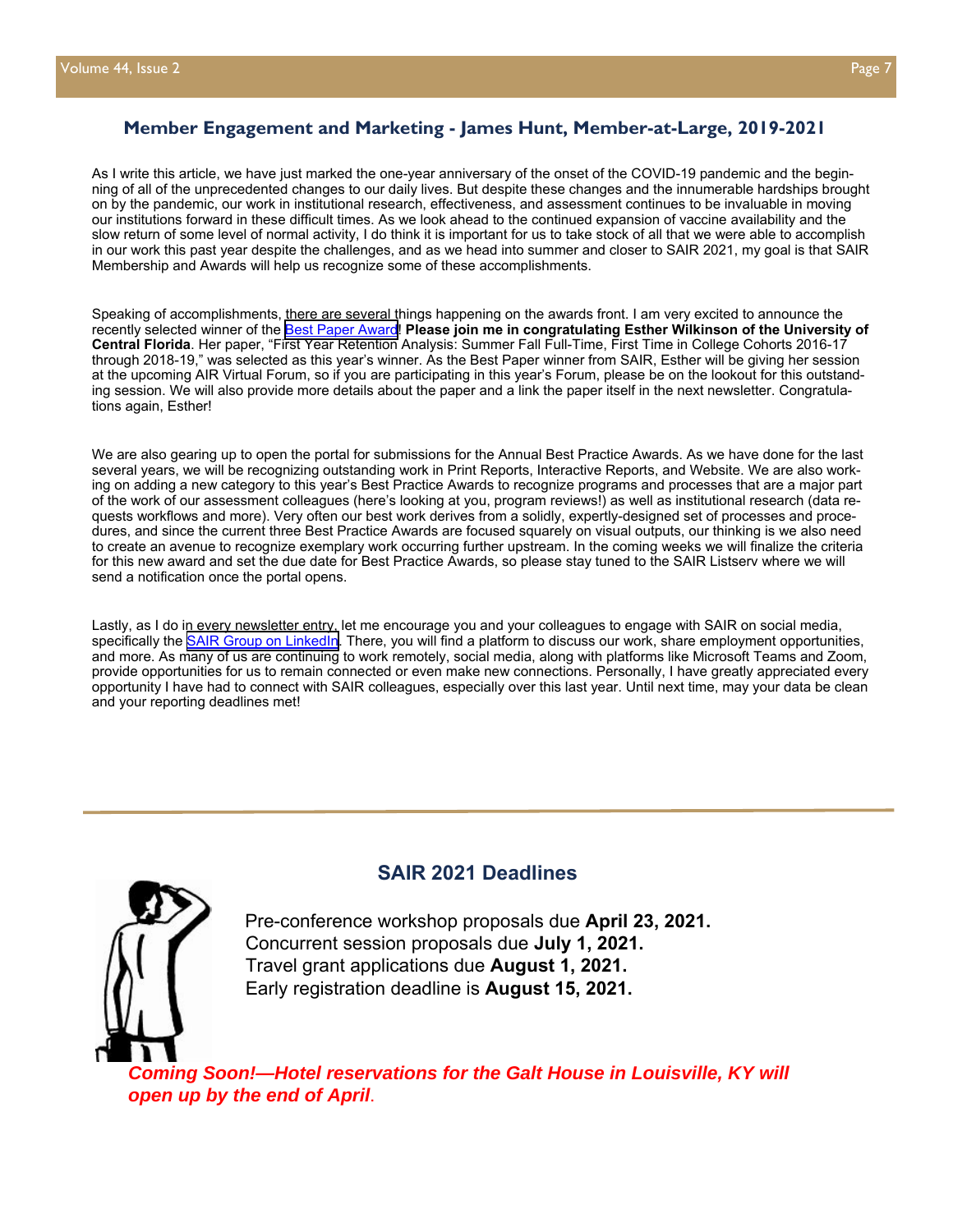|  |  |  | <b>SAIR 2021 Sponsorship Levels and Add-Ons!</b> |
|--|--|--|--------------------------------------------------|
|--|--|--|--------------------------------------------------|

|                                                                      | <b>Bronze</b> | <b>Silver</b> | <b>Gold</b>          | <b>Platinum</b> |
|----------------------------------------------------------------------|---------------|---------------|----------------------|-----------------|
|                                                                      | \$TBD         | \$TBD         | \$TBD                | \$TBD           |
| <b>Booth Size</b>                                                    | 8x10          | 8x10          | 8x10                 | 16x10           |
| <b>Conference Registrations/Attendees</b>                            | 1             | 2             | 3                    | 4               |
| Acknowledgement in Conference Program                                |               |               |                      |                 |
| Hyperlink on Conference Website                                      |               |               |                      |                 |
| Invitation to President's Reception (Saturday night)                 |               |               |                      |                 |
| Advertisement in Conference Program                                  |               | 1/4 Page      | 1/ <sub>2</sub> Page | Full-Page       |
| Event Sponsorship                                                    |               |               |                      |                 |
| Mailing List of Registered Attendees<br>(1 week prior to conference) | $+ $250$      |               |                      |                 |
| <b>Concurrent Session Presentation</b>                               |               |               |                      |                 |

## **Sponsorship Add-Ons\***

| <b>Brand Awareness</b>              | \$200/<br>item |
|-------------------------------------|----------------|
| <b>Additional Sponsor Attendee</b>  | \$275          |
| <b>Program-at-a-Glance</b>          | \$350          |
| <b>Name Badges &amp; Lanyards</b>   | \$500          |
| <b>Directional Signage Branding</b> | \$350          |
| <b>Tote Bags</b>                    | at cost        |

**\* Pricing for some add-ons is negotiable based on sponsorship level**.

SAIR 2021 Conference Oct 9 - 12, 2021

Galt House Hotel

G. Marc Turner gmturner@txstate.edu Vendor/Sponsor Coordinator

For more information please contact: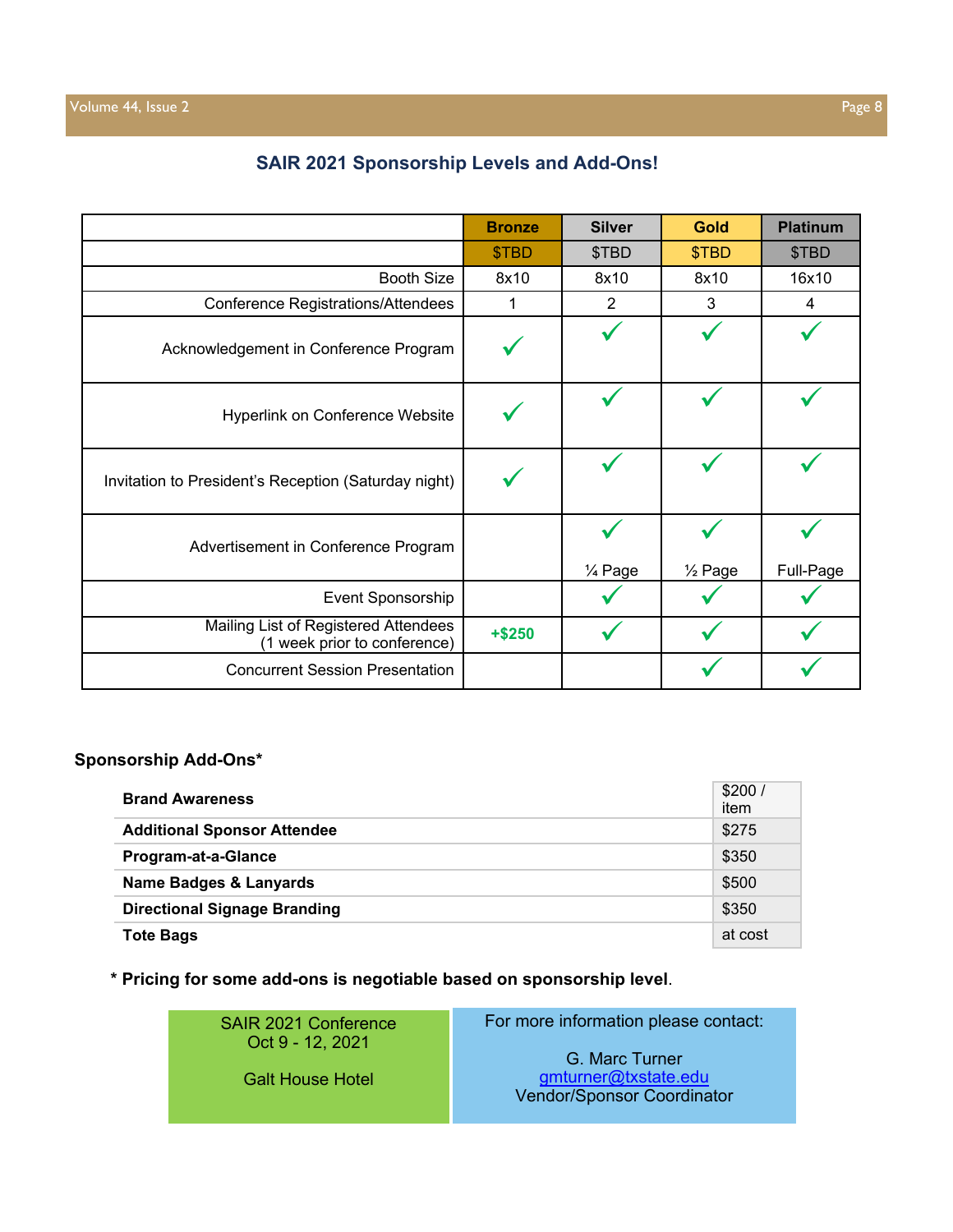# **Southern Association for Institutional Research Balance Sheet Accrual Basis As of December 31, 2020**

## ASSETS

| <b>Current Assets</b> |                                       |            |
|-----------------------|---------------------------------------|------------|
|                       | Checking/Savings                      |            |
|                       | <b>Bank</b>                           |            |
|                       | PayPal Account                        | 588.95     |
|                       | Vanguard Mutual Fund                  | 74,176.72  |
|                       | <b>Wells Fargo Account</b>            | 84,001.78  |
| Account               | Wells Fargo Savings (Cap. One)        | 26,620.61  |
|                       | <b>Total Bank</b>                     | 185,388.06 |
|                       | <b>Total Checking/Savings</b>         | 185,388.06 |
|                       | <b>Total Current Assets</b>           | 185,388.06 |
| <b>TOTAL ASSETS</b>   |                                       | 185,388.06 |
|                       | <b>LIABILITIES &amp; EQUITY</b>       |            |
| Equity                |                                       |            |
|                       | <b>Net Assets</b>                     | 172,021.53 |
|                       | <b>Retained Earnings</b>              | 6,371.65   |
|                       | Net Income                            | 6,994.88   |
| <b>Total Equity</b>   |                                       | 185,388.06 |
|                       | <b>TOTAL LIABILITIES &amp; EQUITY</b> | 185,388.06 |
|                       |                                       |            |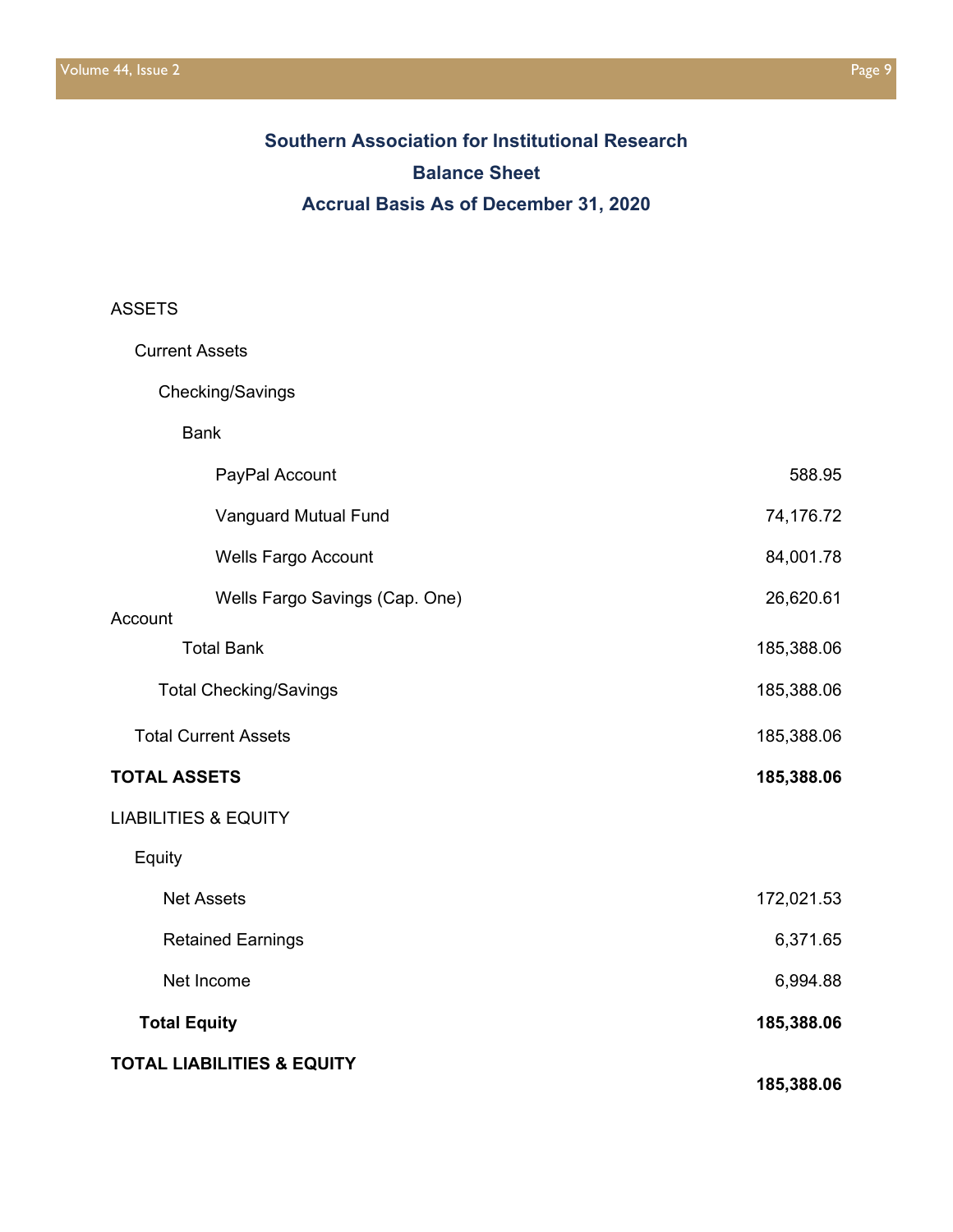# **Southern Association for Institutional Research Profit & Loss Accrual Basis, October through December 2020**

# **Ordinary Income/Expense Income**

| Income                              |          |
|-------------------------------------|----------|
| <b>Bank Interest</b>                | 2.82     |
| Change in Mutual Fund               | 4,557.39 |
| <b>Conference Sponsorships</b>      | 1,500.00 |
| <b>Member Conference Fees</b>       | 1,325.00 |
| <b>Memberships Fees</b>             | 50.00    |
| <b>Total Income</b>                 | 7,435.21 |
| <b>Gross Profit</b>                 | 7,435.21 |
| Expense                             |          |
| Conference                          |          |
| <b>Travel</b>                       | 435.49   |
| Conference - Other                  | 192.72   |
| <b>Total Conference</b>             | 628.21   |
| <b>Elavon Merchant Account Fees</b> | 476.84   |
| Insurance                           | 1,123.00 |
| PayPal Merchant Account Fees        | 26.70    |
| Supplies                            | 826.20   |
| <b>Total Expense</b>                | 3,080.95 |
| Net Ordinary Income                 | 4,354.26 |
| <b>Net Income</b>                   | 4,354.26 |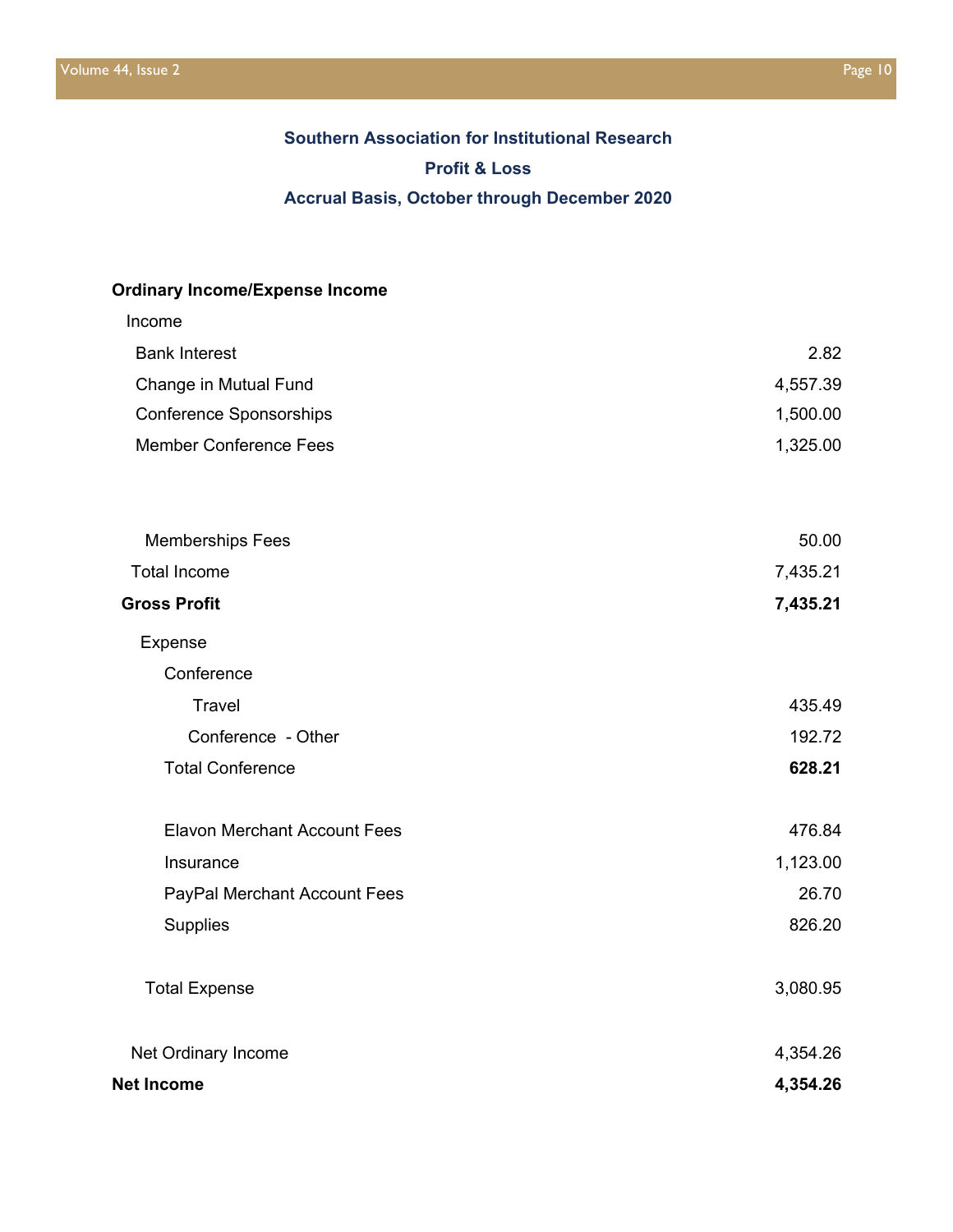# **Southern Association for Institutional Research Profit & Loss Accrual Basis, January through December 2020**

# **Ordinary Income/Expense Income**

| <b>Bank Interest</b>                     |           | 98.74     |
|------------------------------------------|-----------|-----------|
| Change in Mutual Fund                    |           | 7,657.34  |
| <b>Conference Sponsorships</b>           |           | 8,250.00  |
| <b>Direct Public Support</b>             |           |           |
| Edith H. Carter Travel Grant             |           | 5,000.00  |
| <b>Individual Business Contributions</b> |           | 25.00     |
| <b>Total Direct Public Support</b>       |           | 5,025.00  |
| <b>Member Conference Fees</b>            |           | 16,550.00 |
| <b>Membership Fees</b>                   |           | 984.15    |
| <b>Total Income</b>                      |           | 38,565.23 |
| <b>Gross Profit</b>                      |           | 38,565.23 |
| Expense                                  |           |           |
| <b>Accounting Fees</b>                   |           | 700.00    |
| Conference                               |           |           |
| Food                                     | $-808.93$ |           |
| <b>Supplies</b>                          | $-359.30$ |           |
| <b>Travel</b>                            | 1,342.47  |           |
| Conference-Other                         | 24,734.76 |           |
| <b>Total Conference</b>                  |           | 24,909.00 |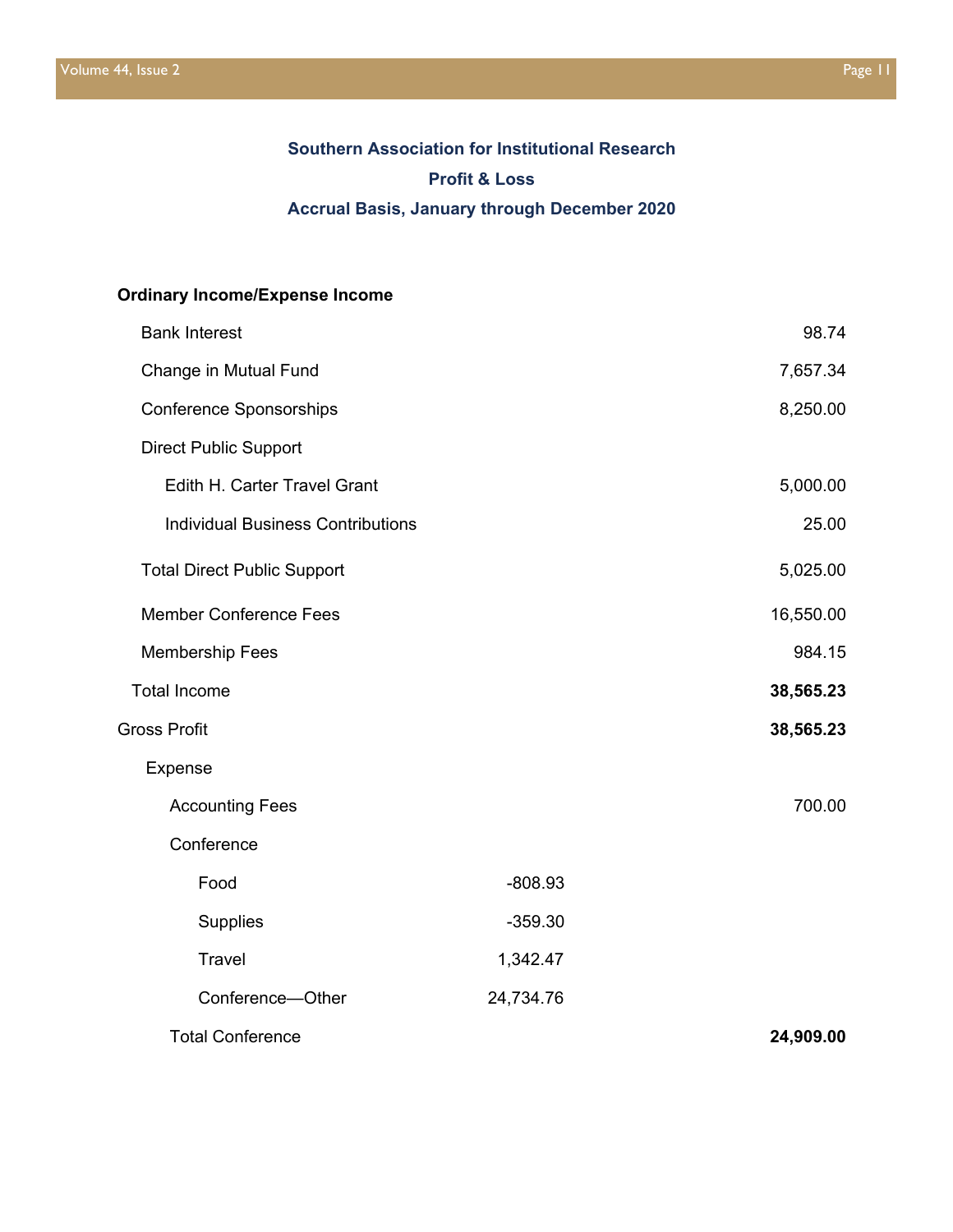# **Southern Association for Institutional Research Profit & Loss Accrual Basis, January through December 2020**

| <b>Elavon Merchant Account Fees</b> | 696.73    |
|-------------------------------------|-----------|
| Insurance                           | 2,246.00  |
| PayPal Merchant Account Fees        | 57.82     |
| Postage                             | 42.50     |
| Printing                            | 319.30    |
| Reimbursement                       |           |
| <b>Travel</b>                       | 500.00    |
| <b>Total Reimbursement</b>          | 500.00    |
| <b>SAIR Website Fees</b>            | 376.60    |
| State of Florida Annual Report      | 70.00     |
| Supplies                            | 1,652.40  |
| <b>Total Expense</b>                | 31,570.35 |
| Net Ordinary Income                 | 6,994.88  |
| <b>Net Income</b>                   | 6,994.88  |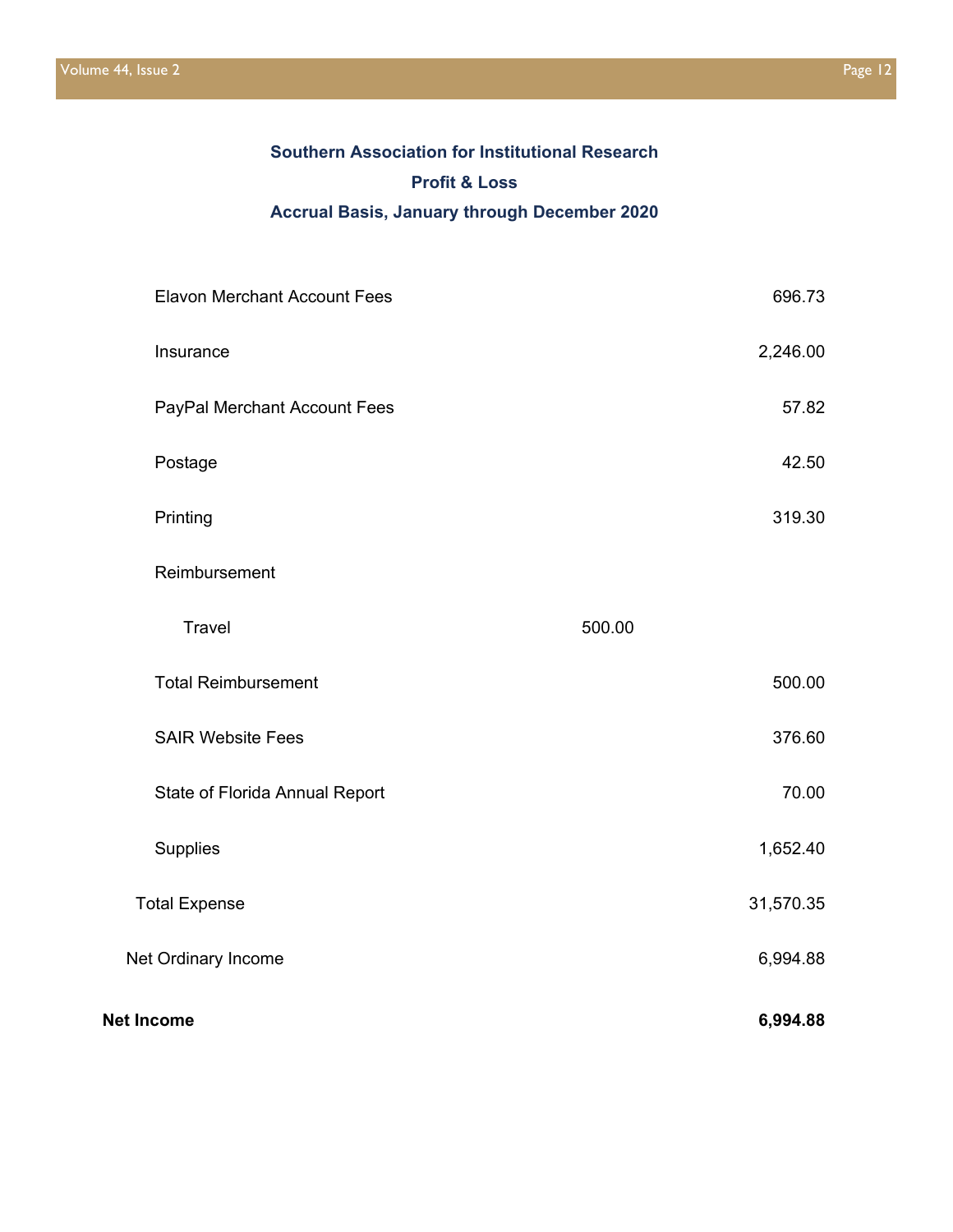# A WORD FROM SAIR AFFILIATES…Updates on State AIR Conferences



**The Alabama Association of Institutional Research** will announce 2021 conference plans soon. Information will be posted on the ALAIR website and ALAIR listserv as it becomes available.

The **Arkansas Institutional Research Organization (AIRO)** will announce 2021 conference plans soon.



The Spring 2021 Conference of the **Florida Association for Institutional Research**  was held virtually March 22.



The **Georgia Association of Institutional Research, Planning, Assessment, and Quality**  will hold its 2021 conference, June 17-18 at Callaway Resort & Gardens, 100 Meadow View LanePine Mountain, GA 31822 .



The **Louisiana Association for Institutional Research** will announce their 2021 conference plans soon.

The **Maryland Association of Institutional Research (MdAIR) -** MdAIR 34th Annual Conference Webinar Series was held virtually on October 23, 2020 and November 20, 2020. More information on The 2021 Spring Institute will be announced soon.



The annual conference of the **Mississippi Association for Institutional Research** was held virtually March 25-26, 2021.



The **North Carolina Association for Institutional Research** - NCAIR/SCAIR Virtual Conference was held on Friday, February 26, 2021.



More information on The **OK-AIR Spring 2021 Conference** will be announced soon.



The **2021 TENNAIR Conference** information will be announced soon.



The **2020 TAIR Annual Conference** took place February 22, 2021 – March 5 virtually.